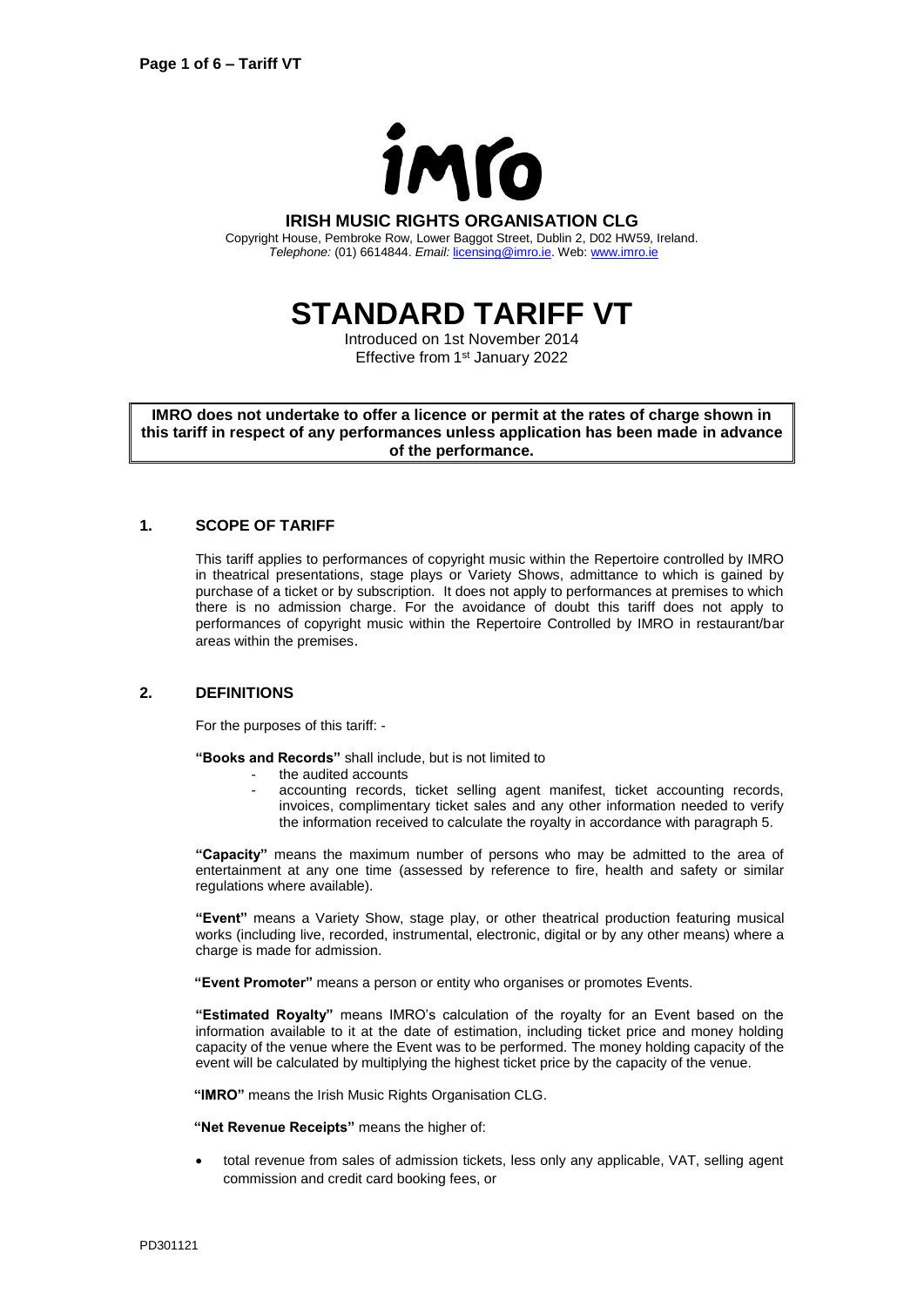• where the Event provides for subsidised admission to the public, total revenue from sales of admission tickets, plus total other revenue (including all sponsorship and advertising revenue) from the Event, less only any applicable, VAT, selling agent commission and credit card booking fees.

**"Overture, entr'acte and exit music"** means music usage during the opening, interval and exiting of an Event.

**"Performing Time"** means the total time occupied by a single performance of a Variety show or theatrical presentation, except for the customary interval or intervals, unless controlled music is performed during such intervals.

**"Incidental"** or **"Curtain"** music' means music heard by the theatre audience as an accompaniment to a theatrical production or Variety Show, but which is not performed by or intended to be audible to any of the characters in the theatrical production or Variety Show.

**"Proprietor of the premises"** means the person or entity that either owns the freehold or leasehold interest in the Venue and is responsible for hosting the Event, or alternatively rents the Venue and is responsible for hosting the Event.

**"Repertoire Controlled by IMRO"** means all and any musical works, and words associated with such works, in which rights to perform publicly and to authorise others to do the same are vested in IMRO.

 **"Variety Show"** means stage entertainments, however designated, in the nature of variety revues, pantomime or theatrical productions as distinct from musical entertainments consisting entirely or almost entirely of controlled light or "popular" music and from concerts or recitals of such music.

**"Venue"** means a permanent or temporary venue where an Event takes place.

## **3. EXCLUSIONS**

This tariff does not apply to the public performance of musical works chargeable under Tariff

LP, Tariff HRNPD, Tariff J, Tariff LC, Tariff MS or Tariff PVFI.

IMRO in its sole discretion will determine which tariff applies to the proposed performance of musical works. Particulars of the proposed performance should be notified to IMRO who will thereafter licence the Event in accordance with the appropriate tariff.

## **4. APPLICATIONS FOR A COPYRIGHT MUSIC LICENCE ("The Licence") TO HOLD MUSICAL ENTERTAINMENTS**

The primary obligation is on the Proprietor of the premises to obtain the necessary Licence from IMRO to permit the public performance of musical works in the Repertoire controlled by IMRO and to pay all royalties due thereon in accordance with this tariff.

This tariff must be read in conjunction with the Licence and in the event of any conflict or inconsistency between this tariff and the Licence, the Licence shall take precedence.

In the event that the Proprietor of the premises proves to IMRO's satisfaction in advance of the Event that the Event Promoter holds a Licence from IMRO for the Event, IMRO will not require an additional licence to be obtained by the Proprietor of the premises for the Event.

The Proprietor of the premises at which the Event is to be held, or the Event Promoter must apply in all instances in advance of the Event, for the appropriate Licence under this Tariff. If the Proprietor or Event Promoter omits to apply for and obtain a licence in advance of the Event and the Event proceeds, royalties will be payable at the unlicensed rate in paragraph 5.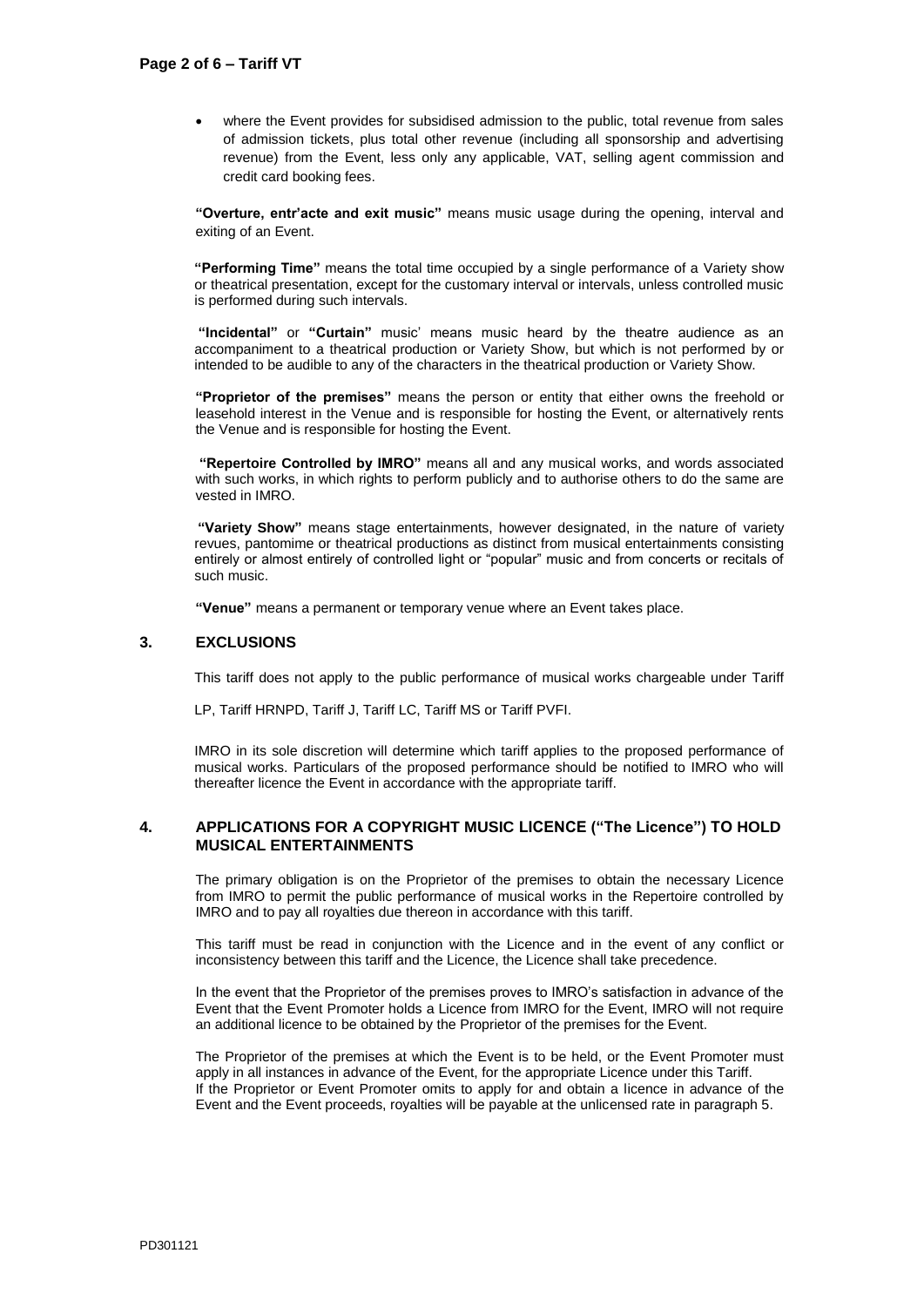IMRO will not unreasonably refuse to issue a licence, but reserves the right to refuse to issue a License to the Proprietor of the premises or the Event Promoter, due to previous non compliance with the terms and conditions of IMRO licences and tariffs. If IMRO refuses to issue a licence, the Proprietor of the premises and or the Event Promoter is not entitled to include the performance of any musical works in the Repertoire controlled by IMRO at the Event.

Any performances not declared are unauthorised and constitute an infringement of copyright and will be charged as unlicensed performances.

## **5. ROYALTIES, RETURNS, INVOICING & PAYMENT**

The following rates apply to all royalties falling due under this tariff between

## **1 st January 2022 and 31 st December 2022**

|      |                             |                                                                                                                                                                                                 | <b>Unlicensed</b><br>€ | Licensed<br>€    |
|------|-----------------------------|-------------------------------------------------------------------------------------------------------------------------------------------------------------------------------------------------|------------------------|------------------|
| 5.1. | PERFORMANCES AT STAGE PLAYS |                                                                                                                                                                                                 |                        |                  |
|      | 5.1.1                       | Overture, entr'acte and exit music only                                                                                                                                                         |                        |                  |
|      | 5.1.2                       | The annual royalty is: -<br>Capacity of up to 1,000 seats<br>Capacity of over 1,000 seats<br>"Incidental" or "curtain" music with or without                                                    | 413.50<br>572.54       | 275.71<br>381.67 |
|      |                             | overture, entr'acte and exit music<br>The weekly royalty is: -<br>Capacity of up to 1,000 seats<br>Capacity of over 1,000 seats                                                                 | 19.08<br>25.44         | 12.76<br>16.93   |
| 5.2. |                             | PERFORMANCES AT VARIETY SHOWS<br><b>OR</b><br><b>OTHER THEATRICAL PRESENTATIONS</b>                                                                                                             |                        |                  |
|      | 5.2.1                       | The royalty per event shall be calculated by<br>applying the following rates to the Net<br>Revenue Receipts arising from each Variety<br>Show or other theatrical presentation as<br>follows: - |                        |                  |
|      |                             | <b>Net Revenue Receipts</b><br>First €161,114<br>€161,114 up to €322,228<br>€322,228 and over                                                                                                   | 6%<br>6%<br>6%         | 3%<br>4.5%<br>6% |

**5.2.2** Subject to paragraph 6.2. of this tariff, where the licensee establishes to IMRO's satisfaction in respect of a Variety show or other theatrical presentation, that Repertoire Controlled by IMRO is performed during less than 80% of the Performing time, the royalty for the Event as calculated under paragraph 5.2.1 shall be subject to the following discounts: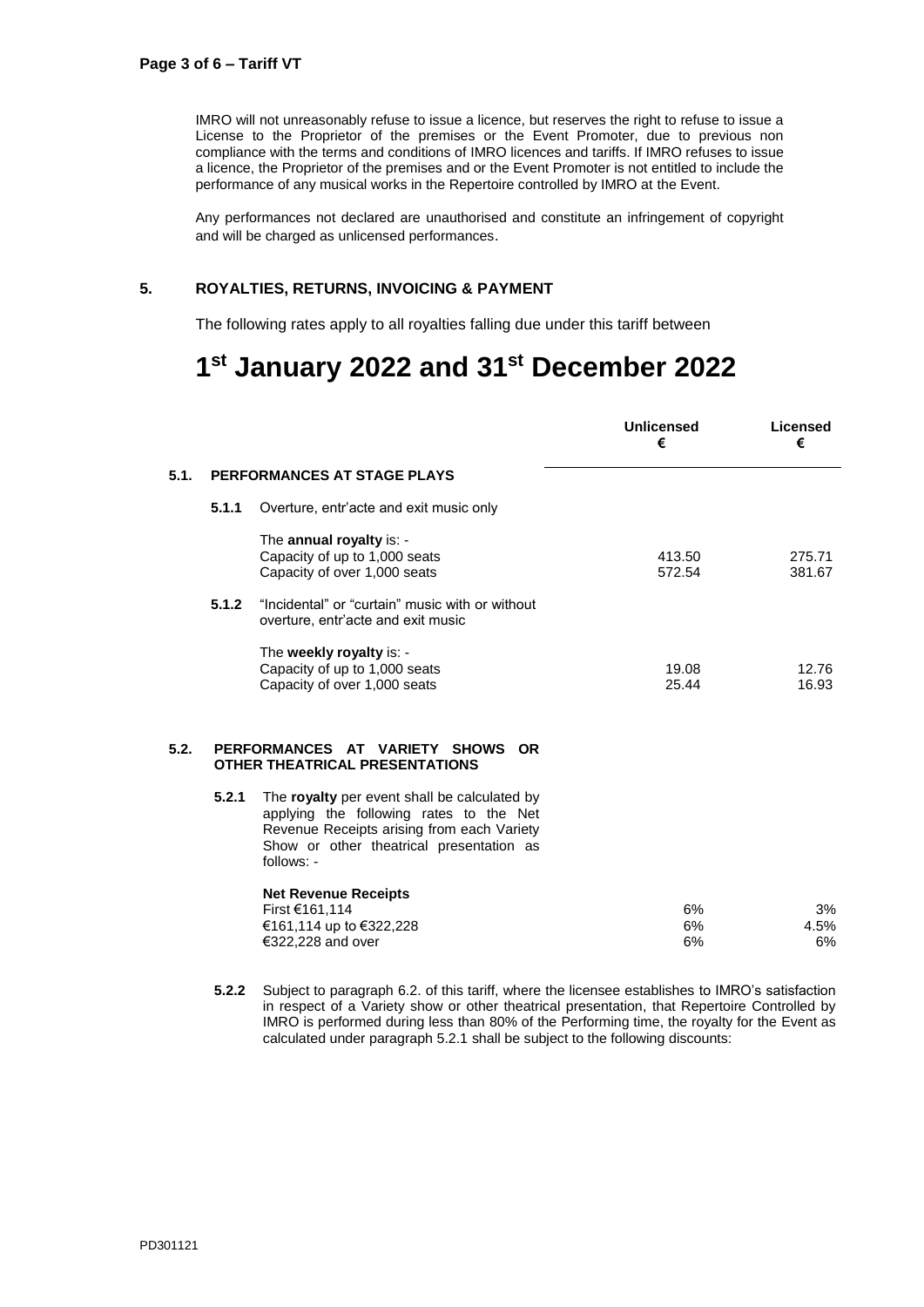#### **Duration of Repertoire Controlled by IMRO**

10% of Performing Time or less: Between 10% and less than 20% of Performing Time Between 20% and less than 30% of Performing Time: Between 30% and less than 40% of Performing Time: Between 40% and less than 50% of Performing Time: Between 50% and less than 60% of Performing Time: Between 60% and less than 70% of Performing Time: Between 70% and less than 80% of Performing Time:

Discount – 90% Discount – 85% Discount – 75% Discount – 65% Discount – 55% Discount – 45% Discount – 35% Discount – 25%

#### **5.2.3** Returns, Invoicing & Payment

No later than one month after an Event has taken place, or if a number of Events are held by the Proprietor of the premises or Event Promoter, within 30 days of the end of the month in which the Event or series of Events takes place, the Proprietor of the premises or Event Promoter must submit to IMRO a statement(s) for each Event(s) in accordance with a format outlined by IMRO, detailing for each individual Event:

- Details of the Capacity of the Event;
- Ticket prices paid by purchasers, pre VAT and post VAT and actual number of tickets sold at each ticket price;
- Selling agent and credit card commissions included in the ticket price paid by purchasers;
- Total gross receipts from ticket sales;
- Number of complimentary tickets allocated;
- Programme Details/Setlist in respect of all performers if not already submitted in accordance with Paragraph 9 below;
- Duration of Performing Time and duration of each musical work performed during the Performing Time
- Details of any revenue other than revenue generated from ticket sales which is included in the Net Revenue Receipts

IMRO will calculate the royalty owing in accordance with and under paragraph 5.2.1, 5.2.2 and 5.3, and will issue an invoice in respect of the royalty owing, settlement of which will be due within 30 days of invoice date.

- **5.2.4** If the Proprietor of the premises or the Event Promoter does not have a trading record of at least one year with IMRO or if there is a history of non compliance with the terms and conditions of IMRO licences and tariffs, IMRO may require the Licensee to pay 25% of the Estimated Royalty plus VAT for the Event to IMRO 45 days prior to the Event taking place, with a further 50% plus VAT being paid 15 days prior to the Event taking place, with the balance due being paid after the Event in accordance with paragraph 5.2.3. If there is an overpayment IMRO will reimburse the Licensee 30 days after receipt of all returns required at paragraph 5 hereof.
- **5.2.5** If returns are not submitted within 30 days of the Event, IMRO will calculate an Estimated Royalty in accordance with paragraph 5.2.1. An invoice will issue which is immediately payable.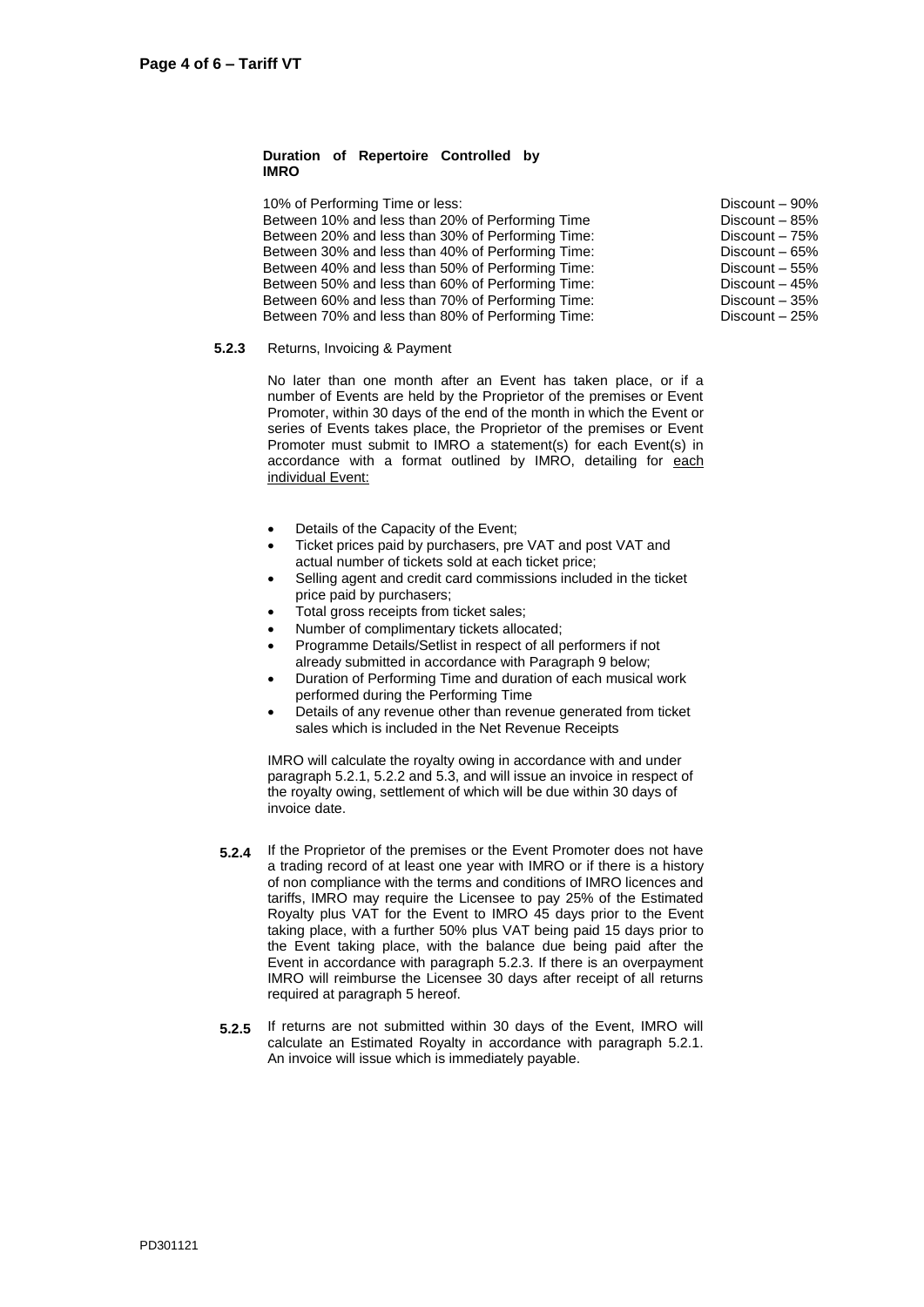**5.2.6** If the Proprietor of the premises or the Event Promoter has failed to provide the items specified at paragraph 5.2.3 within a period of 60 days from the date of the Event, they shall not receive any credit or refund to which, but for such failure they would otherwise be entitled to under this tariff. The provisions of this paragraph are without prejudice to IMRO's right to require the Proprietor of the premises or the Event Promoter to furnish the items specified at paragraph 5.2.3

#### **5.3. MINIMUM ANNUAL ROYALTY**

|                                         | Unlicensed | Licensed |
|-----------------------------------------|------------|----------|
| The royalties payable under this tariff |            |          |
| are subject to a minimum annual         | €190.81    | €127.21  |
| payment of                              |            |          |

## **6. DURATION OF REPERTOIRE CONTROLLED BY IMRO**

- **6.1.** For the purposes of computing the duration of Performing Time that the Repertoire Controlled by IMRO occupies, the following shall not be counted as the performance of such repertoire: -
	- Playing such repertoire off stage, except by way of accompaniment to a sung, instrumental, danced or mimed performance on stage; and
	- Playing a few bars of such repertoire on entrance or exit only or otherwise purely incidentally to an item on the programme not including any other performance of such repertoire.
- **6.2.** A licensee shall only be entitled to a discount under paragraph 5.2.2 if they give IMRO notice in writing of their intention to claim a discount in respect of a particular show. Such notice shall be accompanied by such information as IMRO may need to enable the discount to be computed and shall be given in time to enable IMRO to verify, by attendance at a performance of the show, the particulars on which the claim is based, and in any event must reach IMRO not more than five clear days after the first performance of the show or not less than 10 clear days before the last performance of the show, whichever date may be the earlier. This requirement will be strictly enforced.

## **7**. **VALUE ADDED TAX**

Every licensee under this tariff shall pay to IMRO, in addition to the Royalty due / estimated Royalty due under the tariff, a sum in respect of Value Added Tax calculated at the relevant rate on the royalty payable.

## **8. INFLATION ADJUSTMENT**

The foregoing monetary sums in paragraph 5.1 and 5.3, and the foregoing net revenue receipt thresholds set out in paragraph 5.2.1 are related to the Consumer Price Index of Retail Prices of 149.4 for mid-December 2020 (on the November 1996 base) as published in the Irish Statistical Bulletin, ("the basic Index Figure"), and will be adjusted on  $1<sup>st</sup>$  January 2023 and each subsequent anniversary of that date in proportion to annual changes in the previous December's monthly Index. Adjustments under this paragraph to the Net Revenue Receipt thresholds shall be rounded to the nearest euro.

## **9. PROGRAMME DETAILS / SETLIST**

In the case of all Events licensed under this tariff, the Proprietor of the premises or Event Promoter must send IMRO in the format specified, along with the details required in paragraph 5.2.3, particulars of all musical works performed at each Event.